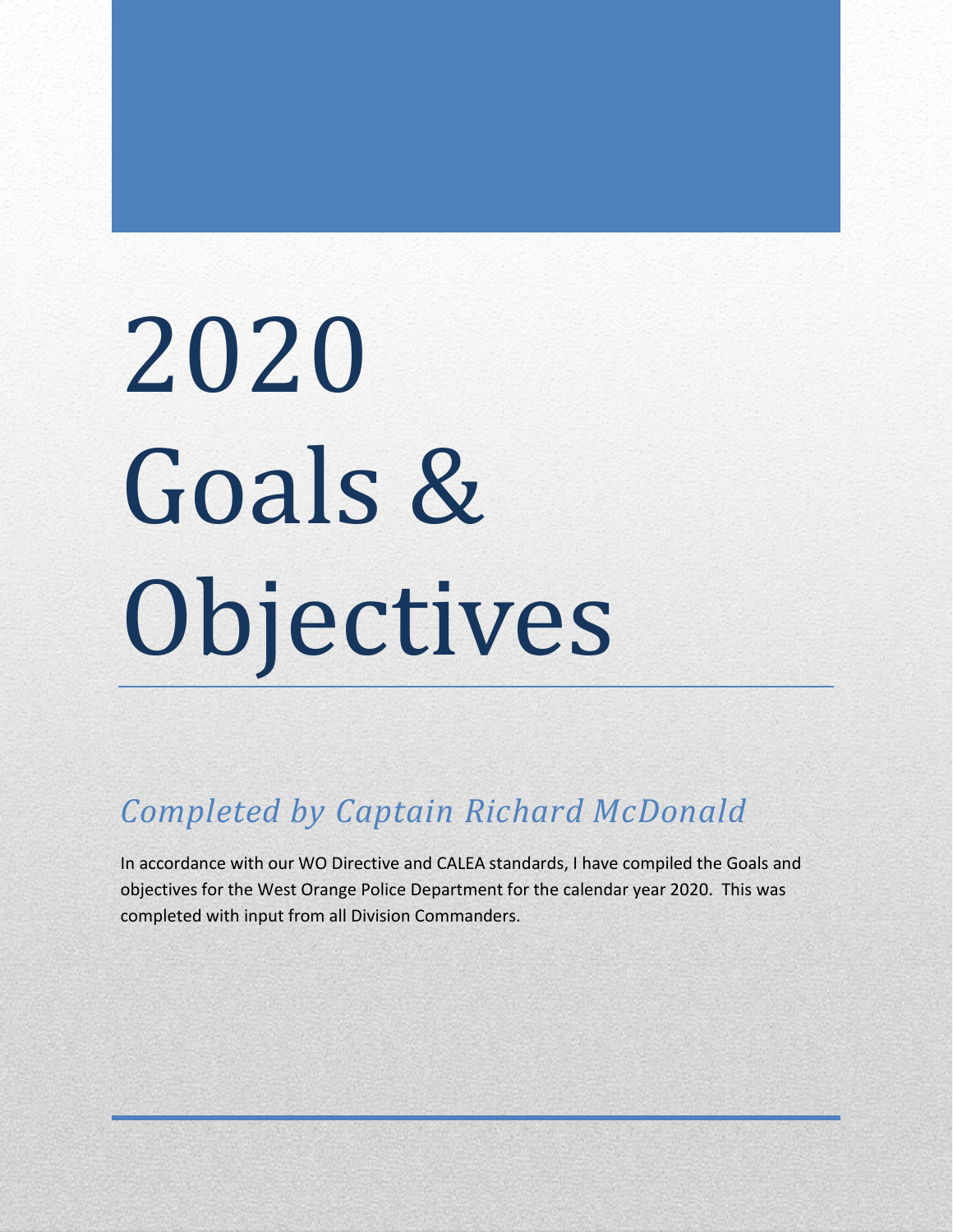

### **MISSION STATEMENT**

*Our mission is to protect the lives, property, and rights of all people;*

*maintain an ethical environment of mutual respect, trust and dignity;* 

*foster a partnership with the community we serve;* 

*and, improve the quality of life for all within the township.*

#### **METHODOLOGY**

Our departmental policy requires the formulation and annual updating of written goals and objectives for the agency and for each major organizational component within the agency. Established goals and objectives should then be made available to all agency personnel.

Commanding officers should be held accountable for those portions of the agency's goals and objectives that relate to their functions. A "major component" is a bureau, division, or other component depicted on the organizational chart as the first or second level below the agency's CEO, or the CEO may designate the organizational levels or functions for participation.

Goals and Objectives were broken down into the following five Divisions:

- Patrol Division
- Criminal Investigations Division
- Officer of Professional Development (Accreditation and Training)
- Administration/Staffing
- Office of Professional Responsibility (Internal Affairs and Compstat)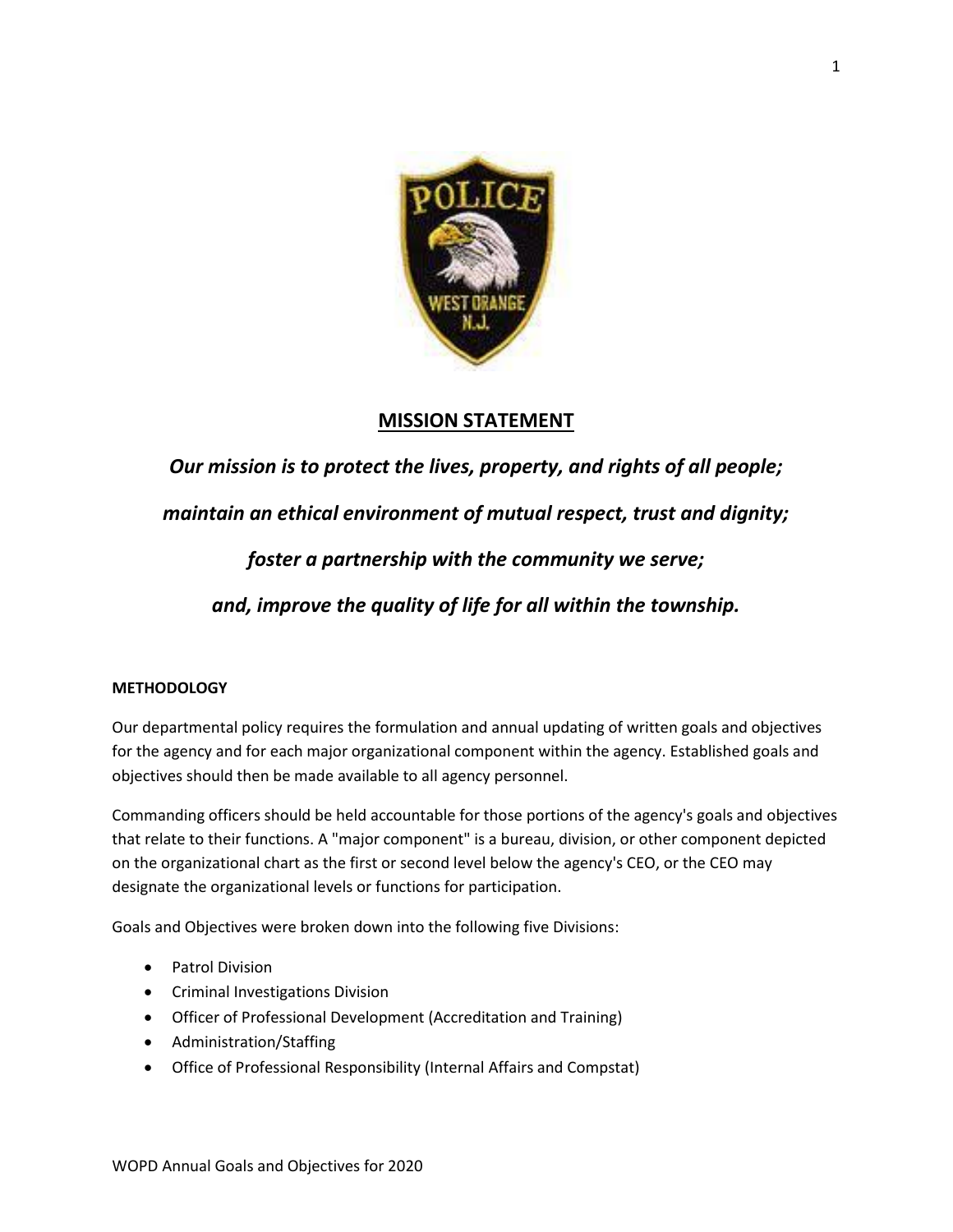## **PROGRESS FROM 2019's GOALS AND OBJECTIVES:**

Below is the list of departmental goals from last year, 2019. I have stated the goal and the apparent results.

• *GOAL #1: To increase crime prevention and enhance safety and security for the residents of West Orange.*

*METHODS: This was attempted through increased utilization of investigative technologies, targeted enforcement, state of the art intelligence sharing, enhanced communication with the public, and our community service programs. A major component of this endeavor was the utilization of COMPSTAT, mapping capabilities and hot-spot targeting. The department also aimed to create a systematic pattern response strategy to target specific areas of crime and activity. The department also relied upon relationships to share information with surrounding towns and utilizing other relevant law enforcement resources whenever possible.*

*RESULTS: We can see dramatic decreases in MV Thefts, Larceny-Thefts and burglaries. Although these property crimes are often a result of cyclical trends, it does show that crimes are being prevented within the Township and the residents have a legitimate reason to feel safer. Reports of robbery also saw a continued drop from the past two years. In conclusion, the goal appears to enhance safety and security will be an on-going and continuous attempt to create a safe township.*

|                      | 2017      | 2018 | 2019 |
|----------------------|-----------|------|------|
| Rape                 | $\mid$ 17 | 9    | 13   |
| Total Robbery 37     |           | 32   | 24   |
| Total Assaults   212 |           | 243  | 258  |
| Burglary   $119$     |           | 138  | 83   |
| Larceny-Theft $650$  |           | 625  | 473  |
| MV Theft $ 74$       |           | 90   | 79   |

• *GOAL #2: To improve the technological capabilities of the WOPD and update the tools and resources that our personnel utilize.*

*METHODS: This was attempted by researching and implementing improvements in resources such as the existing CAD System, the media tablets/computers as well as MVR's located in patrol vehicles, and most importantly, to update our vehicle fleet with new vehicles.*

*RESULTS: Although the CAD System was not updated this past year, the Township made some strides in technology in side-job hiring (EDS), employees punching in/out for duty (KRONOS), and*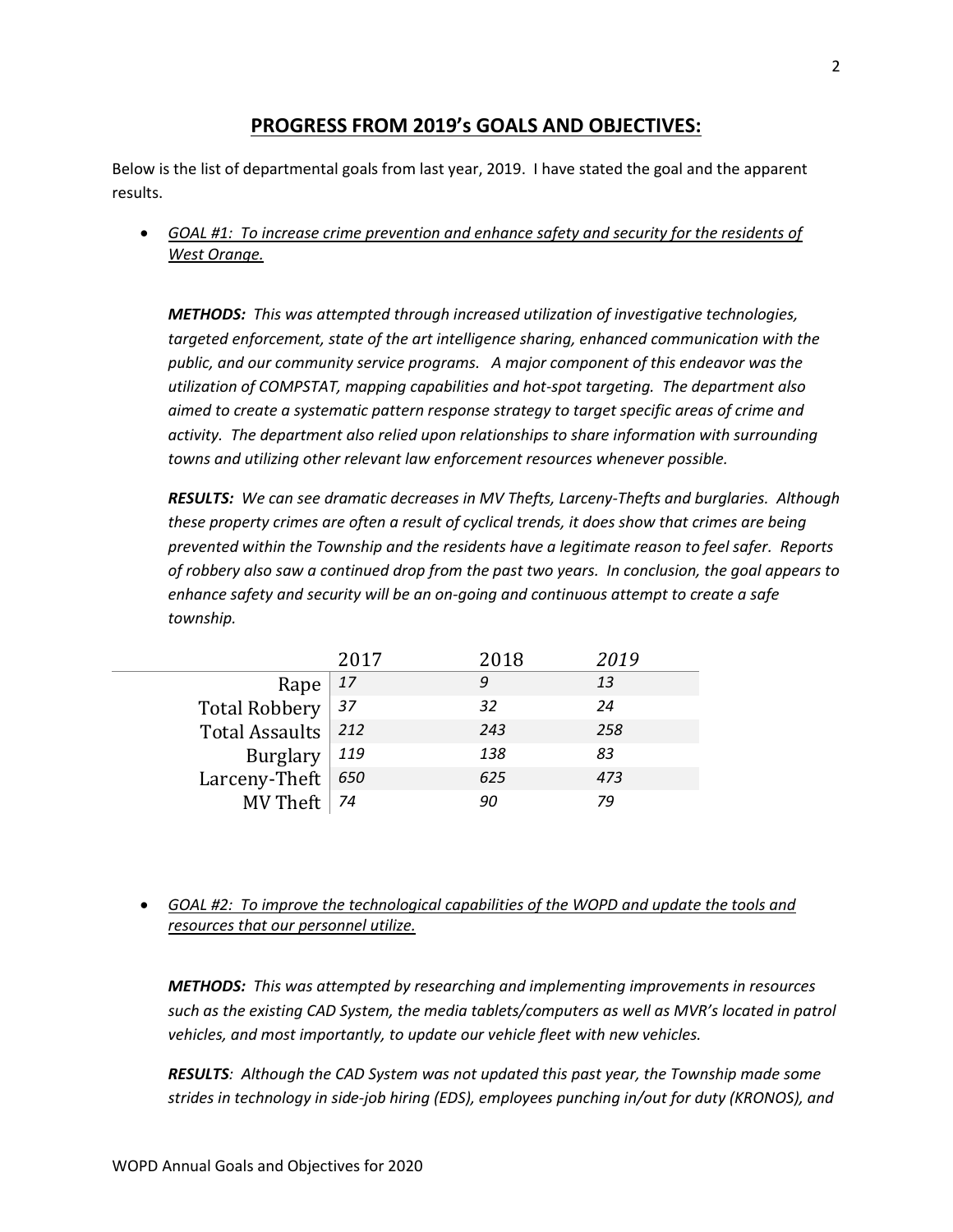*scheduling (PLANIT). Also of note is that four new police vehicles were purchased, outfitted and placed into service during 2019. The Township began a side job hiring program with an outside tech company named EDS. This new system has made side job hiring easier and no longer takes staffing hours every week. The Township has also began utilizing Planit for scheduling and Kronos for accountability.* 

• *GOAL #3: To enhance the department's already impressive reputation with our citizenry and open lines of two-way communication with the community as a whole.*

*METHODS: This was attempted by utilizing social media and traditional media to keep the community involved and up to date with departmental strategies, programs, safety tips and goals. This was also attempted by enhancing the department's website to include up to date Internal Affairs Summary Reports, a good portion of departmental directives and procedures, and regularly report information regarding officer use of force, misconduct complaints, and our stop/search/arrest data.* 

*RESULTS: Although the department's social media program can still be improved, the Township's social media pages, the Township's website and local online news sources were utilized throughout the year to spread the word about the newer community-based programs that the department is rolling out such as Operation HOPE and the Take Me Home Project.*

• *GOAL #4: To improve the internal investigative functions of the agency through increased technology and streamlined procedures.*

*METHODS: This was attempted through relying on body worn camera footage to investigate citizen complaints. This decreased the length of time for most internal affairs complaints, as they strived to complete standard investigations within 30 days. A more streamlined process was also attempted in the hiring and selection process through the creation and reliance upon standardized checklists for applicant documentation.*

*RESULTS: The investigative functions of the Internal Affairs office saw a great increase in productivity due to the utilization of BWC footage to quickly and effectively complete complaint investigations.*

*The department also created new Use of Force Command Review procedures to ensure that each incident utilizing force (physical force and above) was reviewed during 2019 by command personnel to ensure compliance with departmental procedures. This review is now completed on an Agency document for ease.*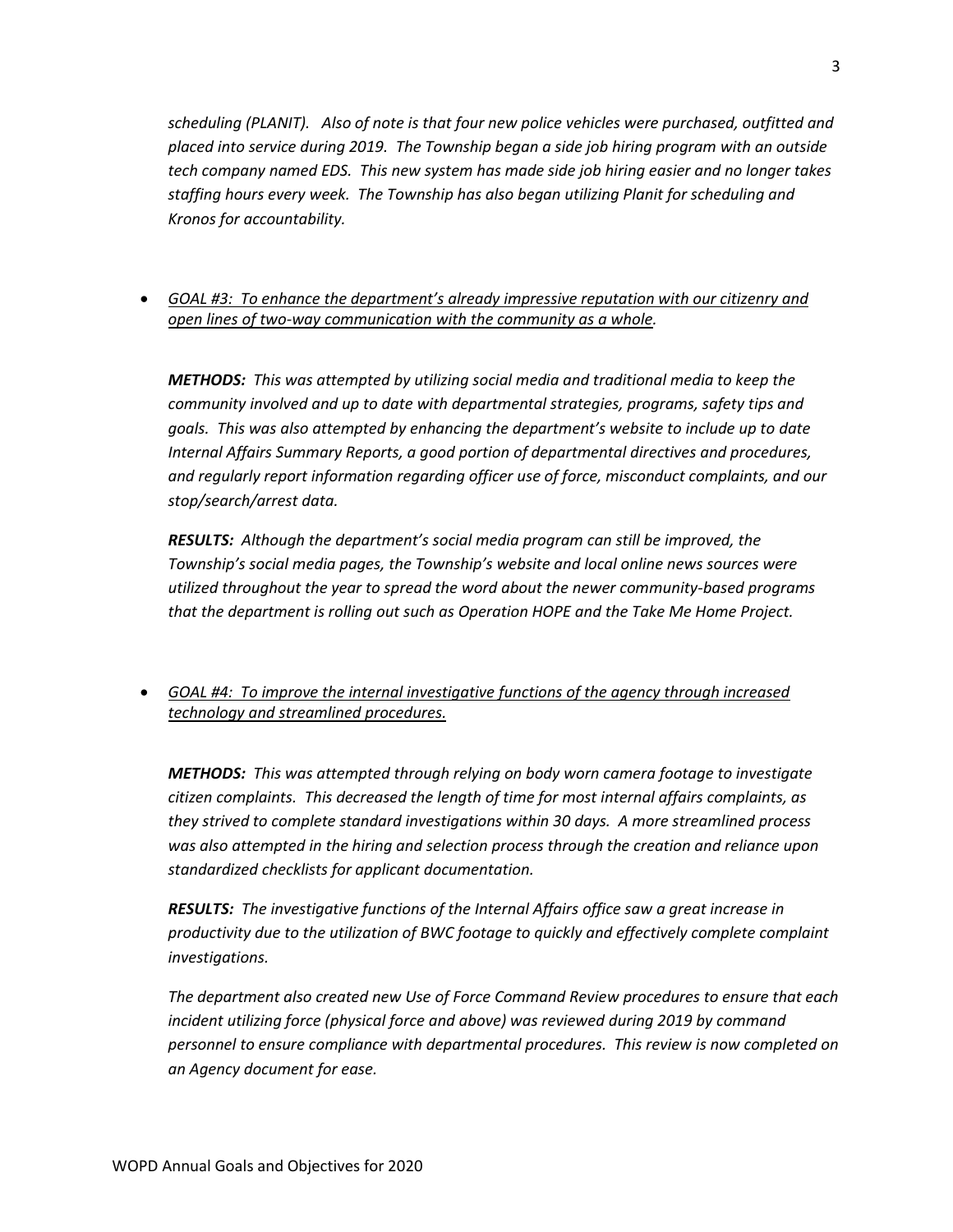• *GOAL #5: To keep on the fore front of police training and provide the most current and progressive training for our employees.*

*METHODS: This was attempted through enhancement of our in-service training program to include supervision training for newly promoted personnel, and the following training blocks for all employees: Legal Aspects including the 1st and 4th amendment, Bias Based Policing and implicit biases, pursuits, and the continued growth of our Defensive Tactics program that included De-Escalation Techniques, Situational Awareness and Officer Created Jeopardy.* 

*RESULTS: This year had a hands-on training experience for our Active Shooter program with real life scenarios presented at the US Army Picattiny Training Facility. The training day also utilized scenarios related to unknown risk motor vehicle stops, emotionally disturbed persons, verbal deescalation techniques, and officer safety.* 

*The department now also utilizes a bi-weekly mandatory random BWC reviews to identify compliance with proper procedures as well as potential training issues.* 

# **Departmental Goals and Objectives for 2020:**

#### *GOAL #1: To increase crime prevention and enhance safety and security for the residents of West Orange.*

*This will be attempted specifically by utilizing COMPSTAT, hot spot mapping, law enforcement intelligence sharing, inter-agency coordination and our community service programs. Traffic enforcement techniques will also rely upon monthly crash analysis reports and targeting high traffic locations through enforcement, education and engineering.*

#### *GOAL #2: To increase the technological capabilities of the Department.*

*This will be attempted specifically in the areas of our existing 911 system, ALPR's, and possibly a new CAD system.*

#### *GOAL #3: To maintain the high level of professional within the West Orange Police Department through the re-accreditation of CALEA.*

*Specifically by continuing the high level of excellence achieved after our on-site assessment in Fall 2019.*